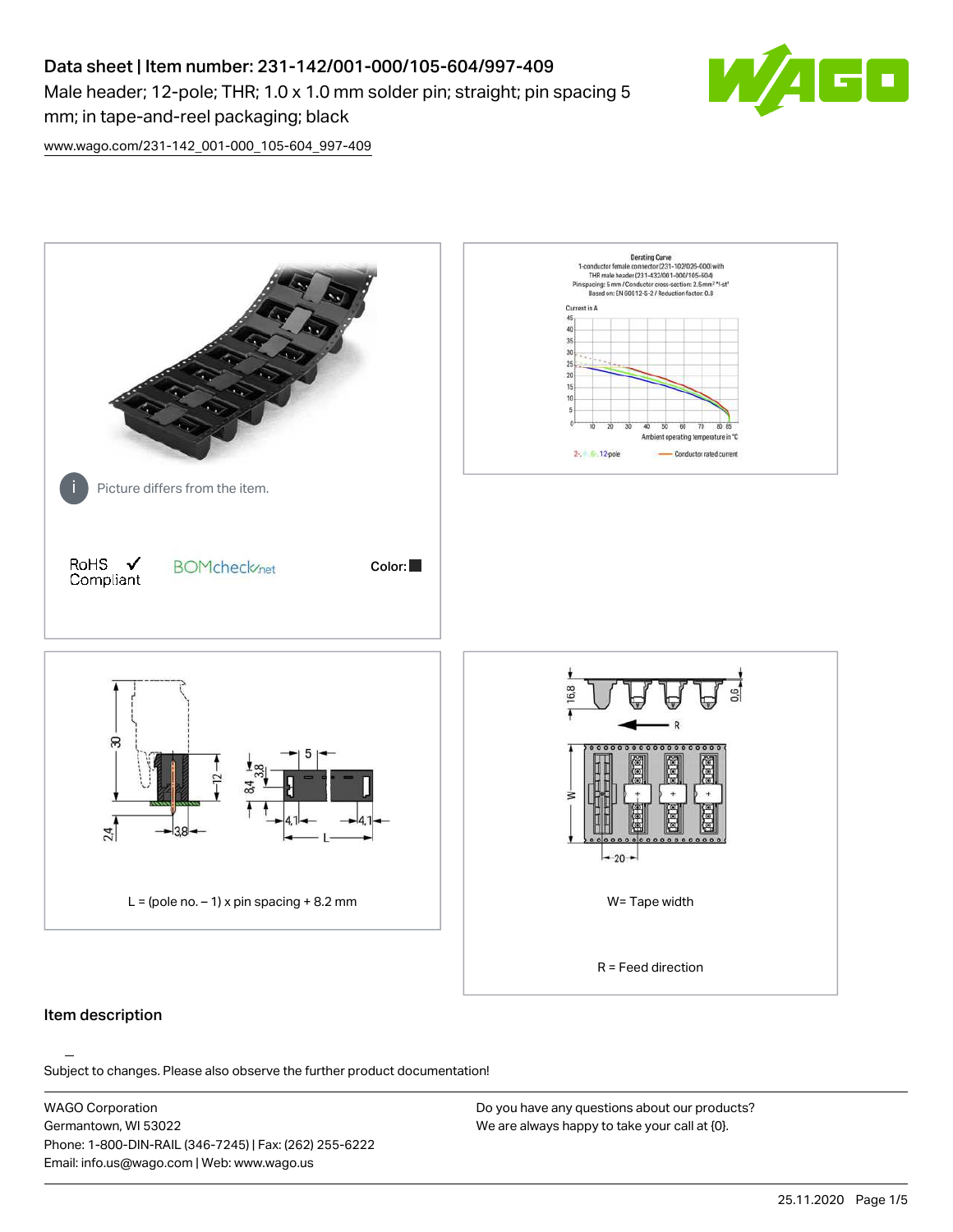

- $\blacksquare$ THR male headers for reflow soldering in SMT applications
- $\blacksquare$ Available in tape-and-reel packaging for automated pick-and-place PCB assembly
- $\blacksquare$ Also available in bulk packaging for manual placement
- П Male headers may be mounted horizontally or vertically
- П With coding fingers

#### Safety information 1:

The MCS - MULTI CONNECTION SYSTEM includes connectors without breaking capacity in accordance with DIN EN 61984. When used as intended, these connectors must not be connected/disconnected when live or under load. The circuit design should ensure header pins, which can be touched, are not live when unmated.

## Data Electrical data

## Ratings per IEC/EN 60664-1

| Ratings per                 | IEC/EN 60664-1                                                       |
|-----------------------------|----------------------------------------------------------------------|
| Rated voltage (III / 3)     | 320 V                                                                |
| Rated surge voltage (III/3) | 4 <sub>k</sub> V                                                     |
| Rated voltage (III/2)       | 320 V                                                                |
| Rated surge voltage (III/2) | 4 <sub>k</sub> V                                                     |
| Nominal voltage (II/2)      | 630 V                                                                |
| Rated surge voltage (II/2)  | 4 <sub>k</sub> V                                                     |
| Rated current               | 12A                                                                  |
| Legend (ratings)            | (III / 2) $\triangleq$ Overvoltage category III / Pollution degree 2 |

## Ratings per UL 1059

| Approvals per                  | UL 1059 |
|--------------------------------|---------|
| Rated voltage UL (Use Group B) | 300 V   |
| Rated current UL (Use Group B) | 10 A    |
| Rated voltage UL (Use Group D) | 300 V   |
| Rated current UL (Use Group D) | 10 A    |

## Ratings per UL 1977

| Rated voltage UL 1977    | coo V |
|--------------------------|-------|
| Current UL 1977<br>Rated | IUF   |

Subject to changes. Please also observe the further product documentation!

WAGO Corporation Germantown, WI 53022 Phone: 1-800-DIN-RAIL (346-7245) | Fax: (262) 255-6222 Email: info.us@wago.com | Web: www.wago.us

Do you have any questions about our products? We are always happy to take your call at {0}.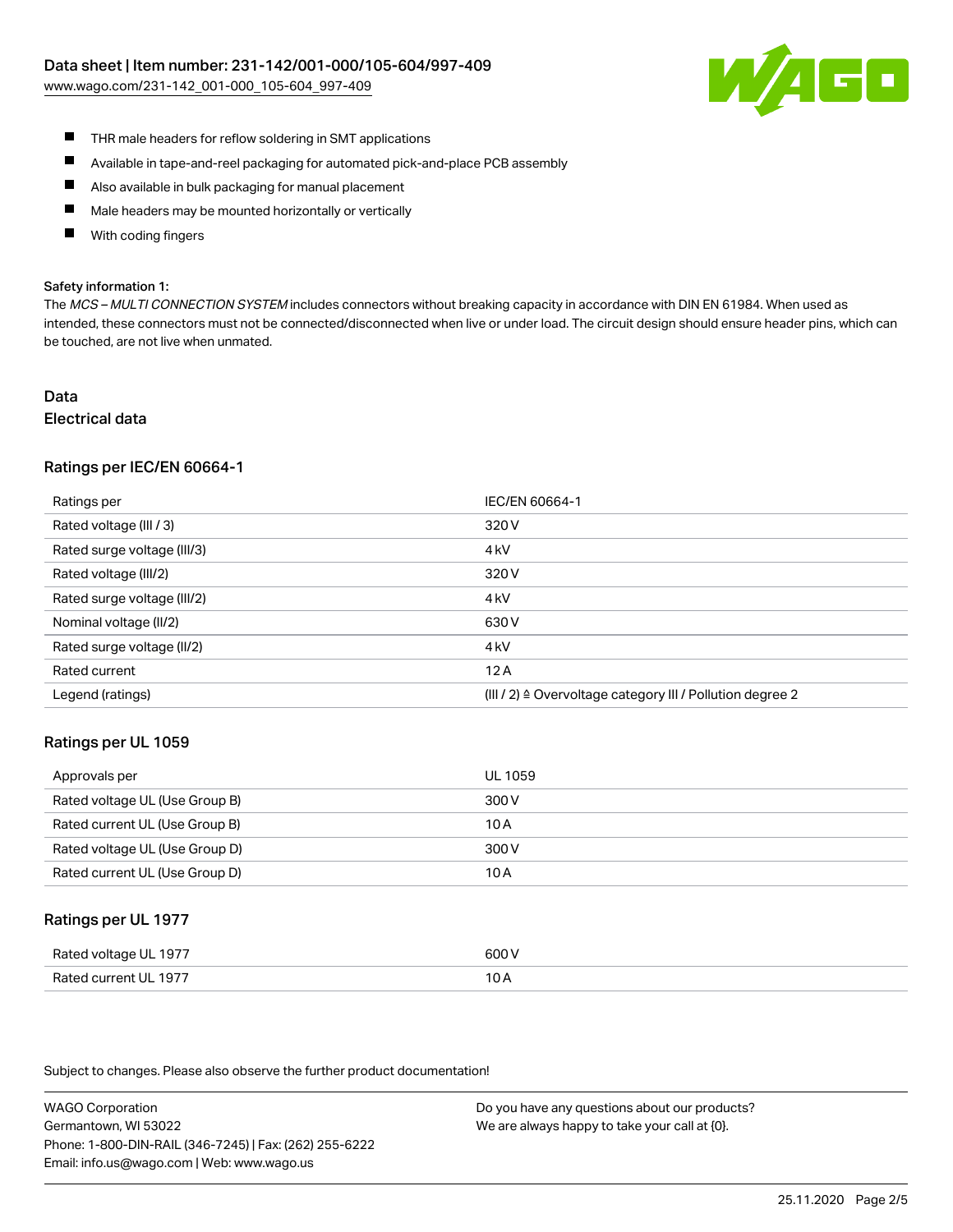

## Ratings per CSA

| Approvals per                   | CSA   |
|---------------------------------|-------|
| Rated voltage CSA (Use Group B) | 300 V |
| Rated current CSA (Use Group B) | 10 A  |
| Rated voltage CSA (Use Group D) | 300 V |
| Rated current CSA (Use Group D) | 10 A  |

## Connection data

| Pole No.                   | 12  |
|----------------------------|-----|
| Total number of potentials | 1 2 |
| Number of connection types |     |
| Number of levels           |     |

## Physical data

| Pin spacing                              | 5 mm / 0.197 inch          |
|------------------------------------------|----------------------------|
| Width                                    | 63.2 mm / 2.488 inch       |
| Height                                   | 14.4 mm / 0.567 inch       |
| Height from the surface                  | 12 mm / 0.472 inch         |
| Depth                                    | 8.4 mm / 0.331 inch        |
| Solder pin length                        | $2.4 \text{ mm}$           |
| Solder pin dimensions                    | $1 \times 1$ mm            |
| Plated through-hole diameter (THR)       | $1.4$ <sup>(+0.1)</sup> mm |
| Reel diameter of tape-and-reel packaging | 330 mm                     |
| Tape width                               | 88 mm                      |
|                                          |                            |

## Plug-in connection

| Contact type (pluggable connector) | Male connector/plug |
|------------------------------------|---------------------|
| Connector (connection type)        | for PCB             |
| Mismating protection               | No                  |
| Mating direction to the PCB        | 90°                 |

## PCB contact

| PCB contact                         | THR                                      |
|-------------------------------------|------------------------------------------|
| Solder pin arrangement              | over the entire male connector (in-line) |
| Number of solder pins per potential |                                          |
|                                     |                                          |

Subject to changes. Please also observe the further product documentation!

| <b>WAGO Corporation</b>                                | Do you have any questions about our products? |
|--------------------------------------------------------|-----------------------------------------------|
| Germantown, WI 53022                                   | We are always happy to take your call at {0}. |
| Phone: 1-800-DIN-RAIL (346-7245)   Fax: (262) 255-6222 |                                               |
| Email: info.us@wago.com   Web: www.wago.us             |                                               |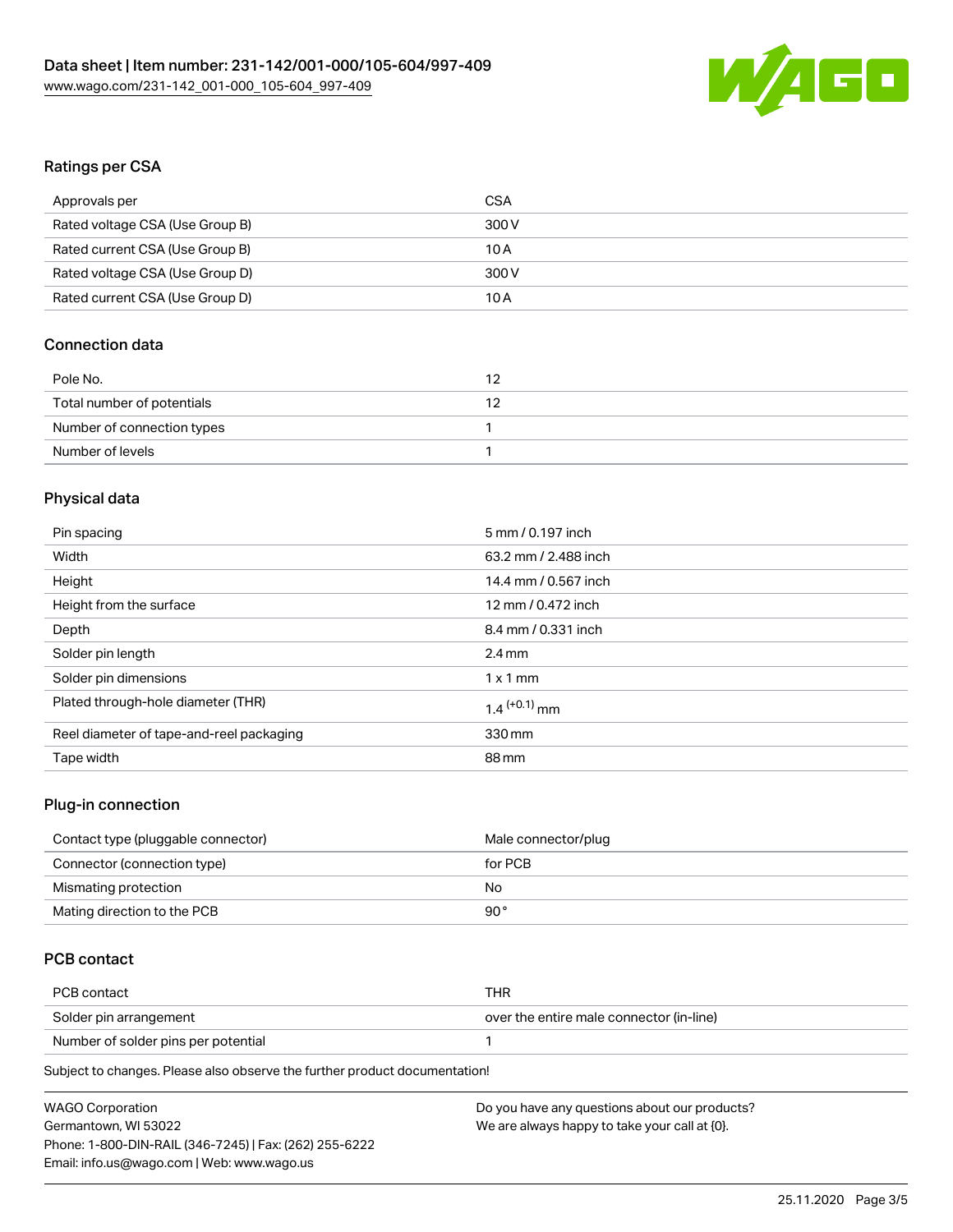

## Material Data

| Color                       | black                                 |
|-----------------------------|---------------------------------------|
| Material group              |                                       |
| Insulation material         | Polyphthalamide (PPA GF)              |
| Flammability class per UL94 | V <sub>0</sub>                        |
| Contact material            | Electrolytic copper $(E_{\text{Cl}})$ |
| Contact plating             | tin-plated                            |
| Weight                      | 2.9 g                                 |

### Environmental Requirements

| Limit temperature range<br>-60<br>___ | . +100 ℃ |
|---------------------------------------|----------|
|---------------------------------------|----------|

## Commercial data

| Packaging type        | BOX           |
|-----------------------|---------------|
| Country of origin     | DE            |
| GTIN                  | 4055143472951 |
| Customs tariff number | 85366990990   |

## Approvals / Certificates

#### Country specific Approvals

| Logo   | Approval                               | <b>Additional Approval Text</b> | Certificate<br>name |
|--------|----------------------------------------|---------------------------------|---------------------|
| Ж<br>∼ | <b>CSA</b><br>DEKRA Certification B.V. | C <sub>22.2</sub>               | 1466354             |

## **Counterpart**

| <b>CALLED</b> | ltem no.231-112/026-000                                                        |                              |
|---------------|--------------------------------------------------------------------------------|------------------------------|
|               | Female plug; 12-pole; 12 AWG max; pin spacing 5 mm; 1 conductor per pole; gray | www.wago.com/231-112/026-000 |

## Compatible products

Coding

Subject to changes. Please also observe the further product documentation!

WAGO Corporation Germantown, WI 53022 Phone: 1-800-DIN-RAIL (346-7245) | Fax: (262) 255-6222 Email: info.us@wago.com | Web: www.wago.us Do you have any questions about our products? We are always happy to take your call at {0}.